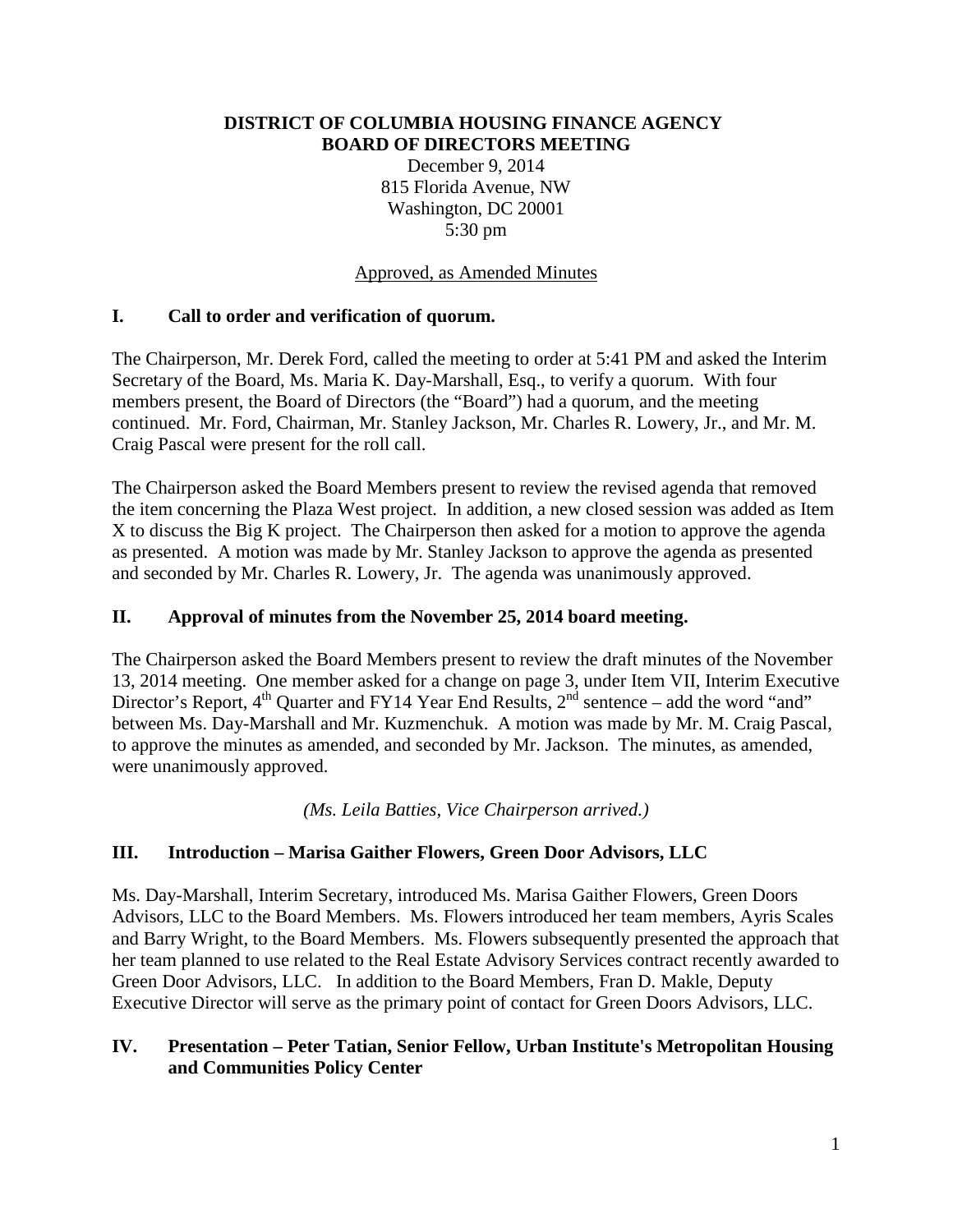Mr. Lowery, Jr. introduced Peter Tatian, Senior Fellow, Urban Institute's Metropolitan Housing and Communities Policy Center to the Board Members. Mr. Tatian shared a presentation with the Board Members and answered questions. The presentation was titled "Inclusive Housing in Washington, D.C."

### **V. Vote to close meeting to discuss the approval of the Maycroft Apartments project and bond transaction.**

Pursuant to the District of Columbia Administrative Procedure Act, the Chairperson of the Board of Directors called a vote to close the meeting in order to discuss, establish, or instruct the public body's staff or negotiating agents concerning the position to be taken in negotiating the price and other material terms of the Maycroft Apartments project. An open meeting would adversely affect the bargaining position or negotiation strategy of the public body. (D.C. Code §2-  $575(b)(2)$ ).

## **VI. Re-open meeting.**

A motion to re-open the meeting was made by Ms. Batties, Vice Chairperson and seconded by Mr. Jackson. The motion was approved by voice vote.

### **VII. Consideration of DCHFA Eligibility Resolution No. 2014-23 for Maycroft Apartments.**

Ms. Day-Marshall, Interim Secretary to the Board, introduced the resolution to the Board for their consideration. Ms. Day-Marshall then introduced Mr. Anthony Waddell to present the matter to the Board. Mr. Waddell introduced Danté Thomas as the development officer for the project. The development team present included Avi Fechter, EquityPlus, Marty Mellett, Jubilee Housing, and Jim Knight, Jubilee Housing.

The principal developer and sponsor of this project is Jubilee Maycroft Apartments, LLP, which will be controlled by Jubilee Housing, Incorporated. The property is located at 1474 Columbia Road, N.W., in Ward 1, in the Columbia Heights neighborhood. This project represents the acquisition and rehabilitation of an existing four-story apartment building that will be reconfigured. After the rehabilitation is completed, the unit mix will total 64 units. The number of efficiencies, two-bedroom units and three-bedroom units will be increased. The proposed bedroom unit mix is as follows: 18 efficiencies, 32 one-bedroom units, 11 two-bedroom units, three three-bedroom units.

Forty-one units are planned to be subsidized from the District's Local Rent Supplement Program (LRSP), and the DC Housing Authority's Annual Contributions Contract (ACC) program with the U.S. Department of Housing and Urban Development (HUD). All of the subsidized units will be restricted to residents earning 30 percent or less of Area Median Income (AMI) and 15 of the subsidized units will serve as permanent supportive housing for the Department of Behavioral Health (DBH) consumers, residents living with HIV or AIDS, and residents who were formerly homeless.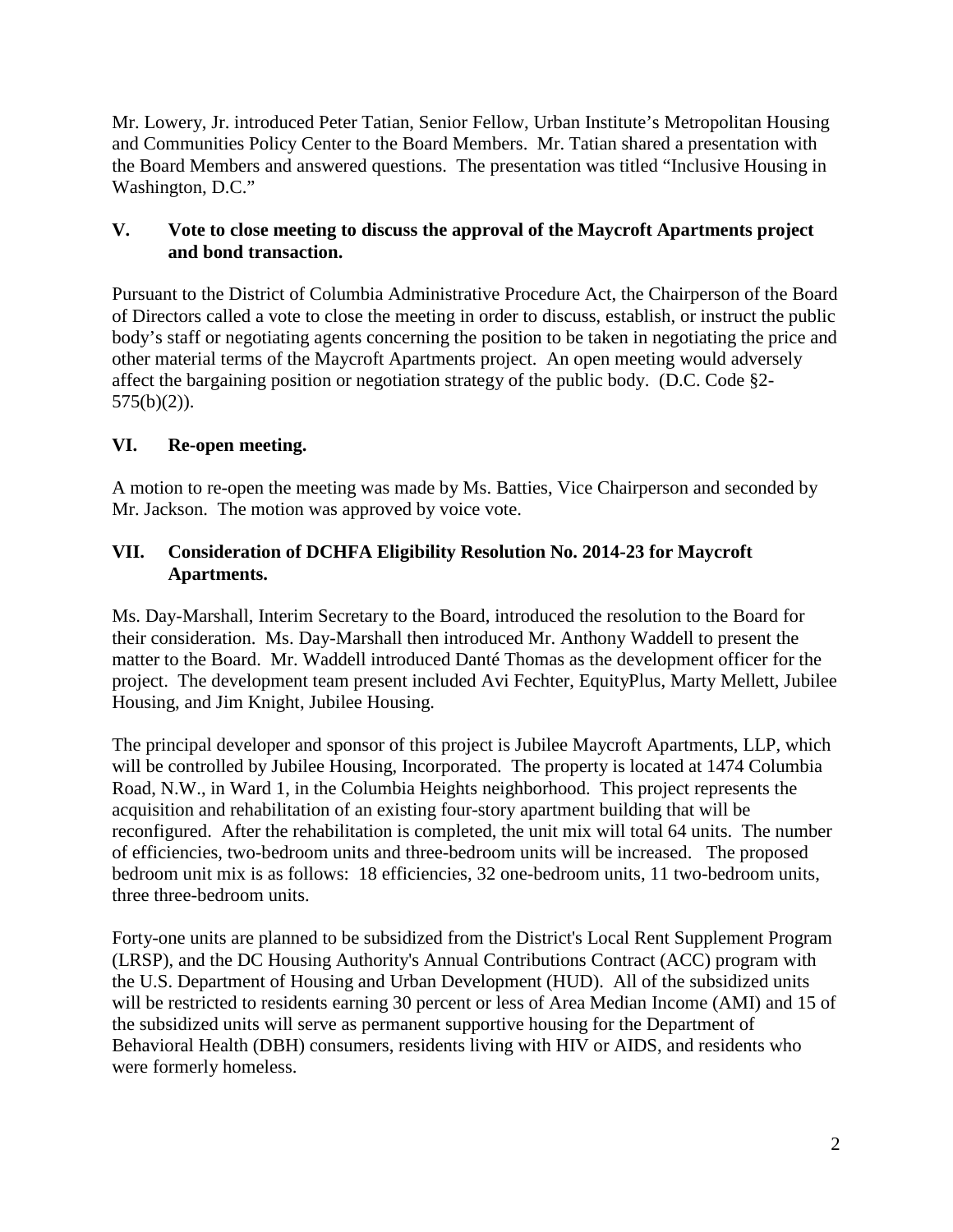The sponsor has elected to set aside 100 percent of the units at or below 60 percent of area median income.

Another key feature of this project is the redevelopment of 11,000 square feet located on the terrace level of the building. This area is currently designed to provide an early childhood development center, an after-school program for teenagers and a family resource center. All costs attributed to the construction and build out of this space will be financed separately with proceeds from a new market tax credit transaction.

The total development cost is \$26.4 million. The plan of finance includes a combination of taxexempt bonds, 4% Low Income Housing Tax Credit (LIHTC) equity, historic tax credits, two grants from the Federal Home Loan banks (Pittsburgh and Atlanta), a grant from HUD, a grant from the DBH and deferred developer fee.

Questions asked by the Board of Directors included the following:

- Please discuss the tenant agreement and the relocation plan. The development team responded that they became involved with the project because of a failed Tenant Opportunity to Purchase Act (TOPA) deal. Once the TOPA effort had failed, the tenant association wanted to find a new partner. After several discussions and meetings, the tenants decided to work with the development team primarily because the development team agreed to keep the returning rents at the same level as the current rents. In addition, the development team agreed to a level of rehabilitation that was acceptable to the tenant association. Regarding the relocation plan, some tenants chose to vacate the property and accept compensation for moving, yet others decided to stay on site. For the tenants that decided to stay on site, each tenant was given information about their current rent, the rent that they would pay in year 1, year 2, etc. The developer will also pay for the moving cost and utility costs.
- Please discuss the two grants from the Federal Home Loan Banks. The development team responded that they were successful in securing two grants from the Federal Home Loan Bank of Atlanta and Pittsburgh. Both arms of the Federal Home Loan Bank are knowledgeable of the overall plan of finance.

A motion to approve the transaction was made by Ms. Batties, Vice Chairperson, and seconded by Mr. Jackson. The Interim Secretary called the roll, and the motion carried with 5 votes in the affirmative.

### **VIII. Interim Executive Director's Report.**

- Revised Investment Policy The Board will consider the comments made to the Revised Investment Policy at the next meeting in December.
- Next Board Meeting December 16, 2014 at 5:30 PM
- 35<sup>th</sup> Anniversary and Holiday Party December 12, 2014 at 6 PM
- RFP for Financial Management Software Two bids were received and opened on Thursday, November 20, 2014. While 32 companies pulled the RFP off of the website, only two bids were submitted by the deadline. The two bidders are